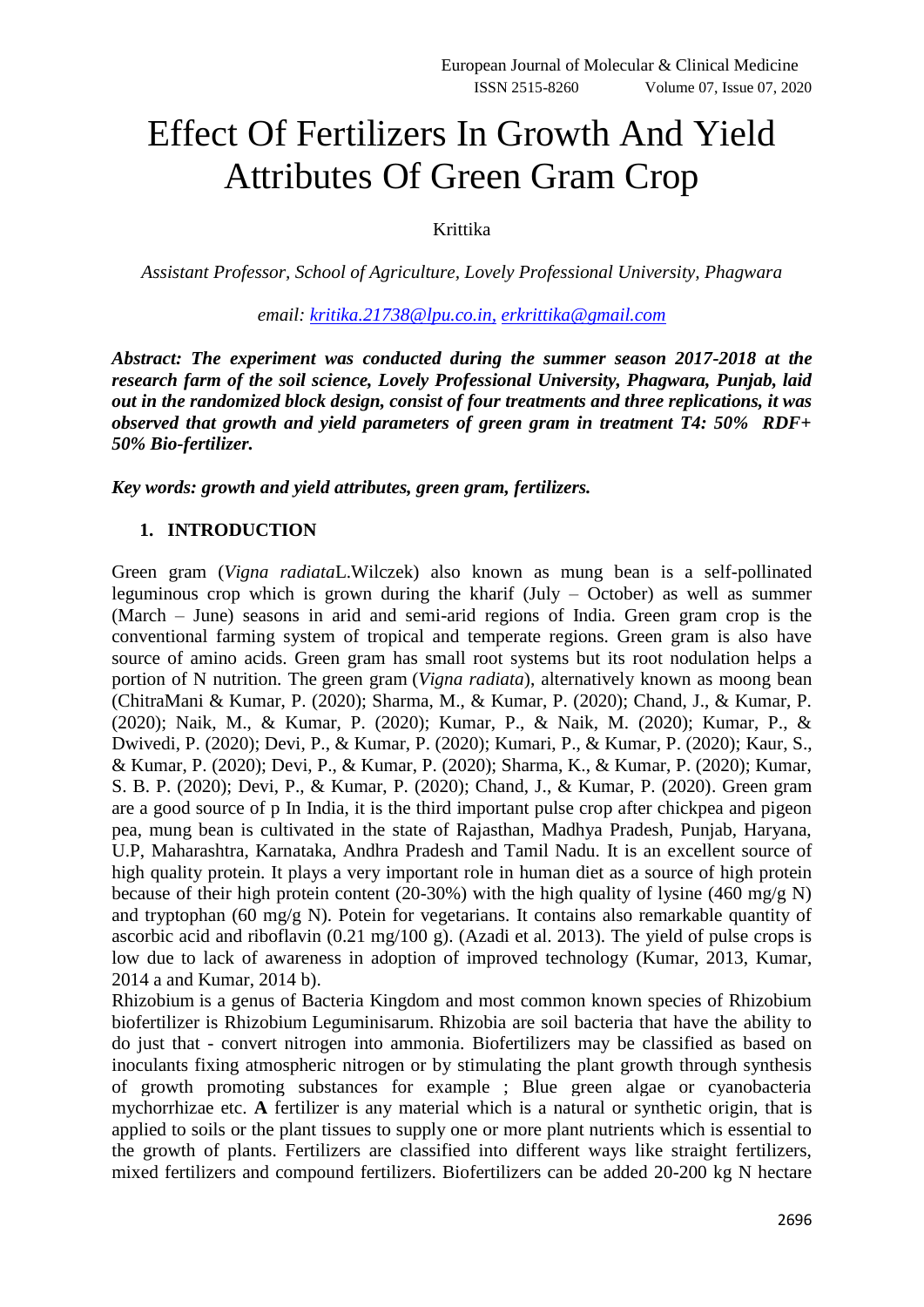liberate growth promoting substances and increase the crop yield by 10-50 % and they are cheaper and pollution free based on renewable energy sources and also improve soil tilth (Kumar, P. (2019); Kumar, D., Rameshwar, S. D., & Kumar, P. (2019); Dey, S. R., & Kumar, P. (2019); Kumar et al. (2019); Dey, S. R., & Kumar, P. (2019); Kumar, P., & Pathak, S. (2018); Kumar, P., & Dwivedi, P. (2018); Kumar, P., & Pathak, S. (2018); Kumar et al.,2018; Kumar, P., & Hemantaranjan, A. (2017); Dwivedi, P., & Prasann, K. (2016). Kumar, P. (2014); Kumar, P. (2013); Kumar et al. (2013); Prasann, K. (2012); Kumar et al. (2011); Kumar et al. (2014).

# **2. MATERIALS AND METHODS**

The experiment was conducted during the summer season 2017-2018 at the research farm of soil science, Lovely Professional University, Phagwara, Punjab, situated geographically at  $31<sup>0</sup>15'48.0"$ N  $78<sup>0</sup>41'45.0"$ E and 254 meter above sea level during summer season 2017 – 2018. It falls under central plain zone of agro climate zone of Punjab.

The treatment consisted of four combination: T1: (control), T2: RDF (Recommended Dose of Fertilizer (NPK; 80 – 100: 50 – 60: 30 – 40 kg/ha), T3: Bio-fertilizer, T4: 50% RDF+ 50% Bio-fertilizer. The trial was laid out in a randomized block design (RBD) with three replications, plot size was  $2\times2$  m. variety SML 668 was sown on 31 March 2017 and the source of nitrogen, phosphorous, potassium were Urea, SSP, MOP respectively fertilizers. Basal dose of fertilizer was applied in the respective plots according to treatment allocation. The seeds were treated with Rhizobium. The crop was harvested on July 4, 2017. During the course of the experiment, green gram plant data were taken at 30, 45 and 60 days after sowing (DAS).

## **3. RESULTS AND DISCUSSIONS**

### **Plant height**

Data on the mean height as affected by various treatments at 15 DAS, 45 DAS and 60 DAS are presented in table 1

| <b>Treatments</b> | <b>15 DAS</b> | <b>45 DAS</b> | <b>60 DAS</b> |
|-------------------|---------------|---------------|---------------|
|                   |               |               |               |
| <b>T1</b>         | 4.17          | 15.9          | 22.30         |
| <b>T2</b>         | 4.68          | 17.50         | 25.66         |
| <b>T3</b>         | 5.07          | 18.18         | 25.50         |
| <b>T4</b>         | 7.53          | 24.16         | 27.93         |
| 'F' test          | 7.53          | 24.16         | 27.93         |
| $SE(m)+$          | 0.35          | 1.01          | 1.02          |
| CD at $5\%$       | 1.09          | 3.18          | 3.10          |

Table 1 Reveals that, plant height was observed maximum (27.93 cm at 60 DAS) in treatment T5, while it was minimum (4.17 cm at 60 DAS) in treatment T1).

**Number of pods**

Table. 2. Effect of different treatments on plant pods

| <b>Treatments</b> | Mean number of pods |
|-------------------|---------------------|
| T1                | 10.17               |
| mл                | 26.33               |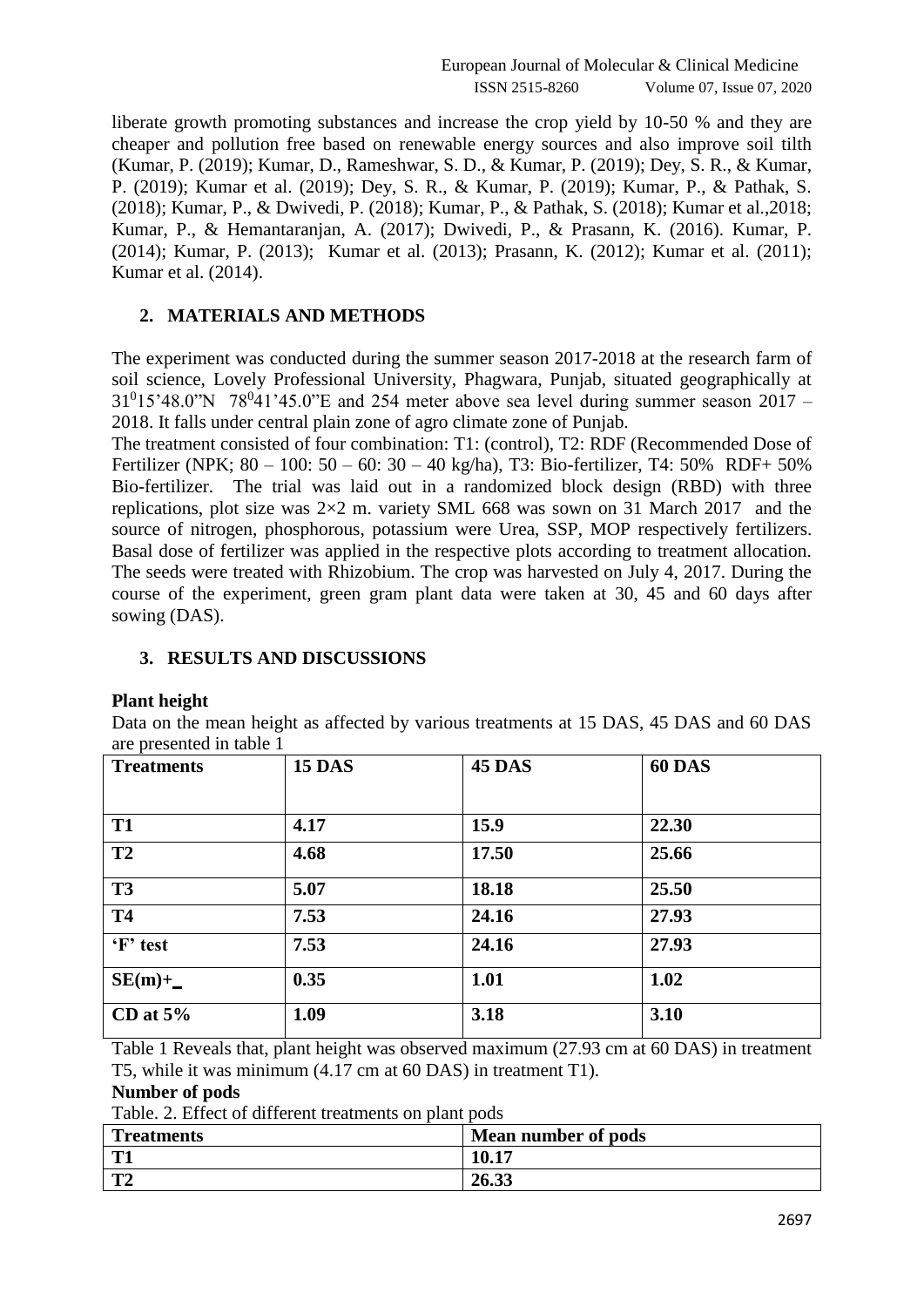European Journal of Molecular & Clinical Medicine

#### ISSN 2515-8260 Volume 07, Issue 07, 2020

| <b>T3</b>   | 25.87 |
|-------------|-------|
| <b>T4</b>   | 28.65 |
| 'F' test    | Sig.  |
| $SE(m)+$    | 0.60  |
| CD at $5\%$ | 1.89  |

Table. 2. Reveals that, plant pods was observed maximum in treatment T4, while it was minimum in treatment T1

# **Number of branches**

Table. 3. Effect of different treatments on plant branches.

| <b>Treatments</b> | Mean plant branches, cm |
|-------------------|-------------------------|
| T <sub>1</sub>    | 2.8                     |
| T <sub>2</sub>    | 4.00                    |
| <b>T3</b>         | 3.78                    |
| <b>T4</b>         | 5.34                    |
| 'F' test          | Sig.                    |
| $SE(m)+$          | 0.24                    |
| CD at $5%$        | 0.75                    |

Table.3. reveals that, plant branches was observed maximum in treatment T4, while it was minimum in treatment T1.

## **Harvest index**

### **Table. 4. Effect of different treatments on harvest index**

| <b>Treatments</b>      | <b>Mean of harvest index</b> |
|------------------------|------------------------------|
| T <sub>1</sub>         | 0.22                         |
| T <sub>2</sub>         | 0.25                         |
| $\overline{\text{T3}}$ | 0.24                         |
| <b>T4</b>              | 0.26                         |
| 'F' test               | Sig.                         |
| $SE(m)+$               | 0.003                        |
| CD at $5%$             | 0.008                        |

Table. 4. Reveals that, harvest index was observed maximum in treatment T4, while it was minimum in treatment T1.

## **Conclusions**

After application of these four treatments T1: (control), T2: RDF (Recommended Dose of Fertilizer (NPK; 80 – 100: 50 – 60: 30 – 40 kg/ha), T3: Bio-fertilizer, T4: 50% RDF+ 50% Bio-fertilizer. It will be concluded that the treatment T4: 50% RDF+ 50% Bio-fertilizer to be the best, in increasing the plant height plant<sup>-1</sup> at 60 DAS, number of pods plant<sup>-1</sup> ,number of branches plant<sup>-1</sup> and harvest index plant<sup>-1</sup> 0.41%. That means the treatment of  $(T4: 50\%RDF)$ + 50% Bio-fertilizer) are good for growth and yield attributes of green gram.

## **REFERENCES**

- [1] Azadi, E., Rafiee, M. and Hadis, N. (2013). The effect of different nitrogen levels on seed yield and morphological characteristics of mung bean in the climate condition of Khorramabad. Annals of Biological Research, **4**:51-55.
- [2] Kumar, R. (2014b). Assessment of technology gap and productivity gain through crop technology demonstration of chickpea. Indian J. Agric. Res.., **48**:162-164.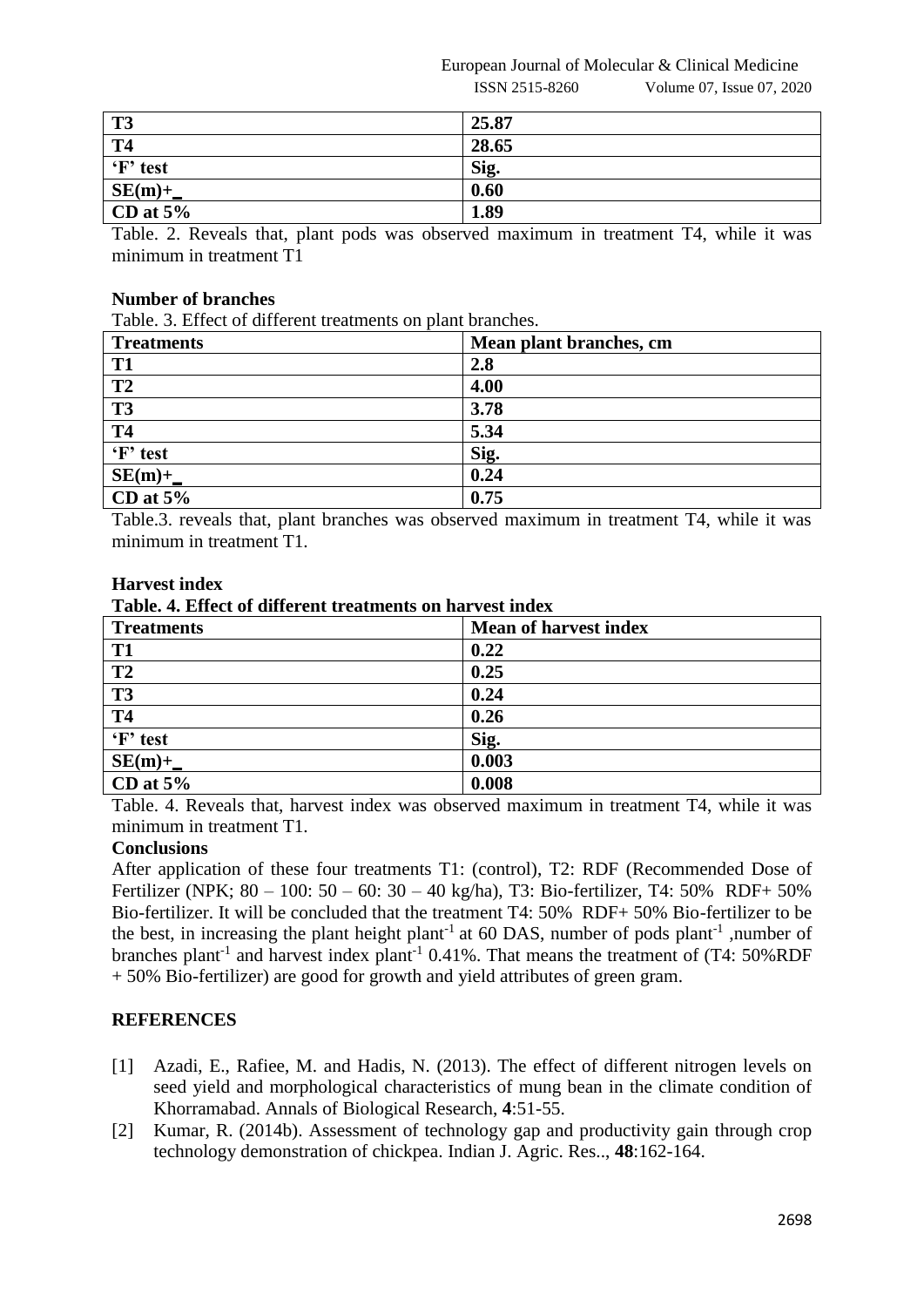- [3] Kumar, R. (2014a). Crop technology demonstration: an effective communication approach for dissemination of wheat production technology. Agricultural Science Digest **34**: 131-134.
- [4] Kumar, R. (2013). Evaluation of crop technology demonstration of mustard crop in transitional plain of Inland Drainage zone of Rajasthan. International Journal of Agricultural and Statistical Sciences **9**:657-660.
- [5] ChitraMani, Kumar, P. (2020). Evaluation of antimony induced biochemical shift in mustard. Plant Archives, 20(2), 3493-3498.
- [6] Sharma, M., & Kumar, P. (2020). Biochemical alteration of mustard grown under tin contaminated soil. Plant Archives, 20(2), 3487-3492.
- [7] Chand, J., & Kumar, P. (2020). Yield attribute shift of mustard grown under cadmium contaminated soil. Plant Archives, 20(2), 3518-3523.
- [8] Naik, M., & Kumar, P. (2020). Role of growth regulators and microbes for metal detoxification in plants and soil. Plant Archives, 20(2), 2820-2824.
- [9] Kumar, P., & Naik, M. (2020). Biotic symbiosis and plant growth regulators as a strategy against cadmium and lead stress in chickpea. Plant Archives, 20(2), 2495-2500.
- [10] Kumar, P., & Dwivedi, P. (2020). Lignin estimation in sorghum leaves grown under hazardous waste site. Plant Archives, 20(2), 2558-2561.
- [11] Devi, P., & Kumar, P. (2020). Concept and Application of Phytoremediation in the Fight of Heavy Metal Toxicity. Journal of Pharmaceutical Sciences and Research, 12(6), 795-804.
- [12] Kumari, P., & Kumar, P. (2020). Trichoderma fungus in mitigation of rhizosphere arsenic: with special reference to biochemical changes. Plant Archives, 20(2), 3512- 3517.
- [13] Kaur, S., & Kumar, P. (2020). Ameliorative effect of trichoderma, rhizobium and mycorrhiza on internodal length, leaf area and total soluble protein in mung bean (Vigna radiata [L.] R. Wilazek) under drought stress. Journal of Pharmacognosy and Phytochemistry, 9(4), 971-977.
- [14] Devi, P., & Kumar, P. (2020). Effect of bioremediation on internodal length and leaf area of maize plant cultivated in contaminated soil with chromium metal. Journal of Pharmacognosy and Phytochemistry, 9(4), 1408-1413.
- [15] Sharma, K., & Kumar, P. (2020). Mitigating the effect of biofertilizers on morphological and biochemical level in pearl millet grown under mercury toxicity. Journal of Pharmacognosy and Phytochemistry, 9(4), 955-961.
- [16] Kumar, S. B. P. (2020). Salinity stress, its physiological response and mitigating effects of microbial bio inoculants and organic compounds. Journal of Pharmacognosy and Phytochemistry, 9(4), 1397-1303.
- [17] Devi, P., & Kumar, P. (2020). Enhancement effect of biofertilizers on germination percentage and plant height in maize grown under chromium toxic soil. Journal of Pharmacognosy and Phytochemistry, 9(4), 702-707.
- [18] Chand, J., & Kumar, P. (2020). Biochemical shift of mustard grown under cadmium contaminated soil. Journal of Pharmacognosy and Phytochemistry, 9(3), 178-183.
- [19] Kumar, P. (2019). Evaluation Of Internodal Length And Node Number Of Pea Treated With Heavy Metal, Polyamines And Glomus. Journal of the Gujarat Research Society, 21(10s), 518-523.
- [20] Kumar, D., Rameshwar, S. D., & Kumar, P. (2019). Effect Of Intergated Application Of Inorganic And Organic Fertilizers On The Roots Of Chickpea. Plant Archives, 19(1), 857-860.